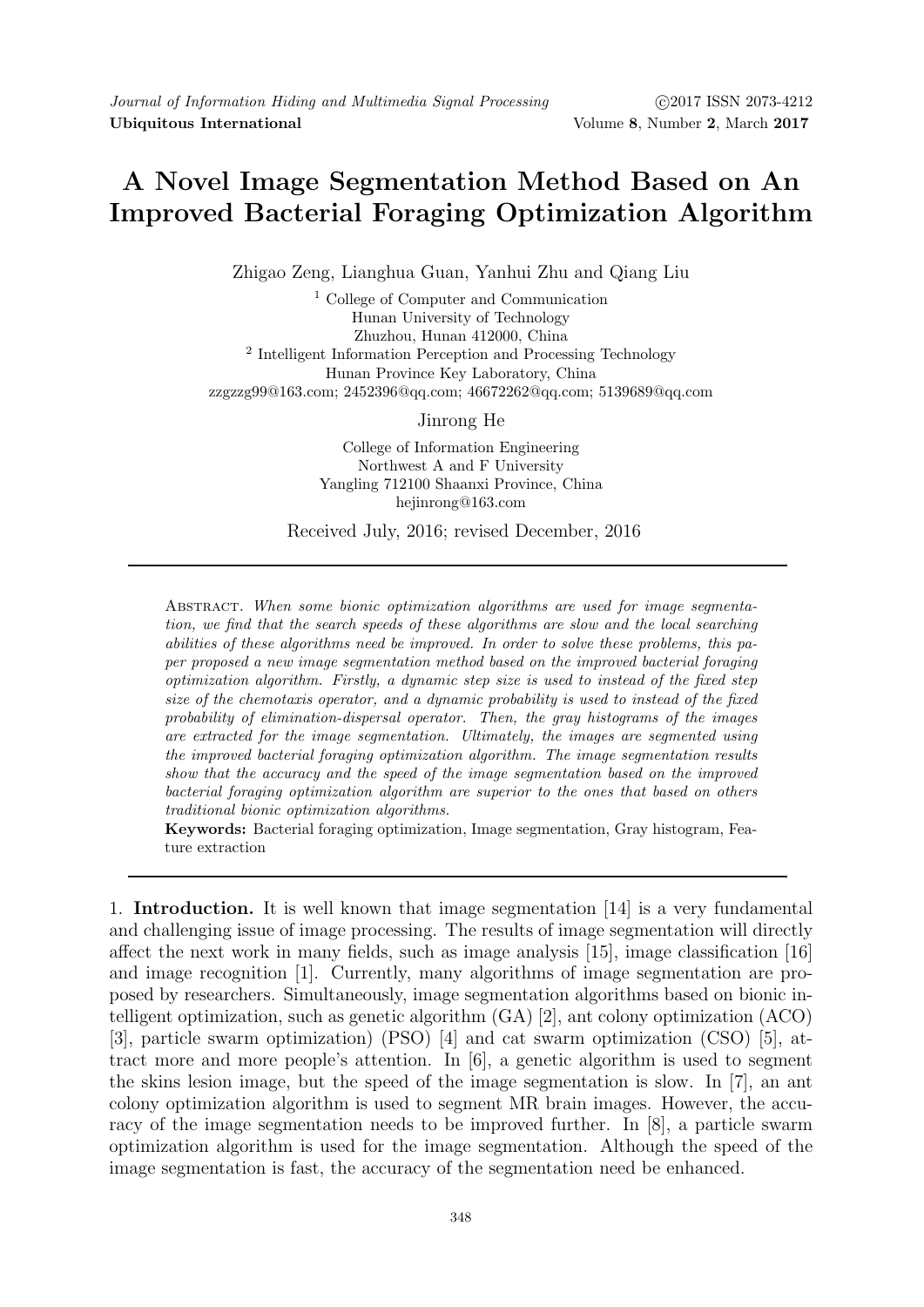Additionally, as one of bionic intelligent optimization algorithms, bacterial foraging optimization (BFO) [9] which consists of three principal mechanisms, namely, chemotaxis, reproduction, elimination and dispersal, is often used in the field of image segmentation because of its high robustness and good global search capability. For examples, in [11], color lip images are segmented by BFO based on optimal thresholding; in [12], BFO is used to implement the operation of edge detection; in [13], image segmentation is implemented using BFO with varying population; in [17], an improved version of classical bacterial foraging algorithm is proposed for fuzzy entropy optimization when it is applied to the segmentation of gray images. However, the best bacterial individual in BFO algorithms mentioned above,may eliminate at the later evolution stage because of the fixed step size of chemotaxis and the fixed probability of elimination and dispersal.

In order to solve the problems of the traditional bionic optimization algorithms mentioned above and improve the speed and the accuracy of the image segmentation, a new image segmentation method is proposed based on the improved bacterial foraging optimization (IBFO) in this paper.

The structure of this paper is as follows. Section 2 described the overview of the bacterial foraging optimization algorithm. Section 3 proposed an improved bacterial foraging optimization. Section 4 described the image segmentation method based on the improved bacterial foraging optimization. Section 5 shows the experiment results of the image segmentation. Finally, concluding remarks and possible future research directions are given in section 6.

2. Overview of the Bacterial foraging optimization. As a new element of bionic intelligent algorithms, BFO is proposed by K.M.Passino in 2002. The idea of the algorithm is based on the application of group foraging strategies of Escherichia coli bacteria. It simulates the behaviors of Escherichia coli Bacteria to search for nutrients in a manner to maximize the energy obtained per unit time through methods for locating, handling, and ingesting food. The mechanism of BFO will be reviewed in following subsection.

2.1. Chemotaxis of BFO. In this stage, bacterium starts to tumble in a direction depending on the rotation of the flagellum. If the bacterium finds that the amount of food is better in the new direction, then it begins to swim in that direction. In this way, the bacterium will alternatively tumble and swim in random directions to search for nutrients. So the chemotaxis can be described as follows. Assume that  $S^{i}(j, k, l)$  is the position of the  $i - th$  bacterium. This indicates the  $i - th$  bacterium at the  $j - th$ chemotaxis, the  $k-th$  reproduction and the  $l-th$  elimination and dispersal. New location of bacterium is adjusted as:

$$
S^{i}(j+1,k,l) = S^{i}(j,k,l) + R \times step \times \phi(i)
$$
  
= 
$$
S^{i}(j,k,l) + R \times step \times \frac{S^{i}(j,k,l) - S^{rand}(j,k,l)}{|S^{i}(j,k,l) - S^{rand}(j,k,l)|}
$$
 (1)

Where R is a number between 0 and 1, step is the size of the step in the random direction specified by the tumble, and the random position  $S^{rand}(j, k, l)$  is a neighbourhood of  $S^{i}(j, k, l)$ . The bacterial foraging process, such as swimming and tumbling, can be taken as the process of optimization.

2.2. Reproduction of BFO. After the chemotaxis operation has been implemented, about half of the bacterium, which have no advantage of searching for food, will die, but others are healthy. Each healthy bacterium will split into two bacteria which are left at the previous place. This process keeps the good individuals and deletes bad ones, which wildly increase the speed of searching. Simultaneously, it keeps the number of bacteria constant.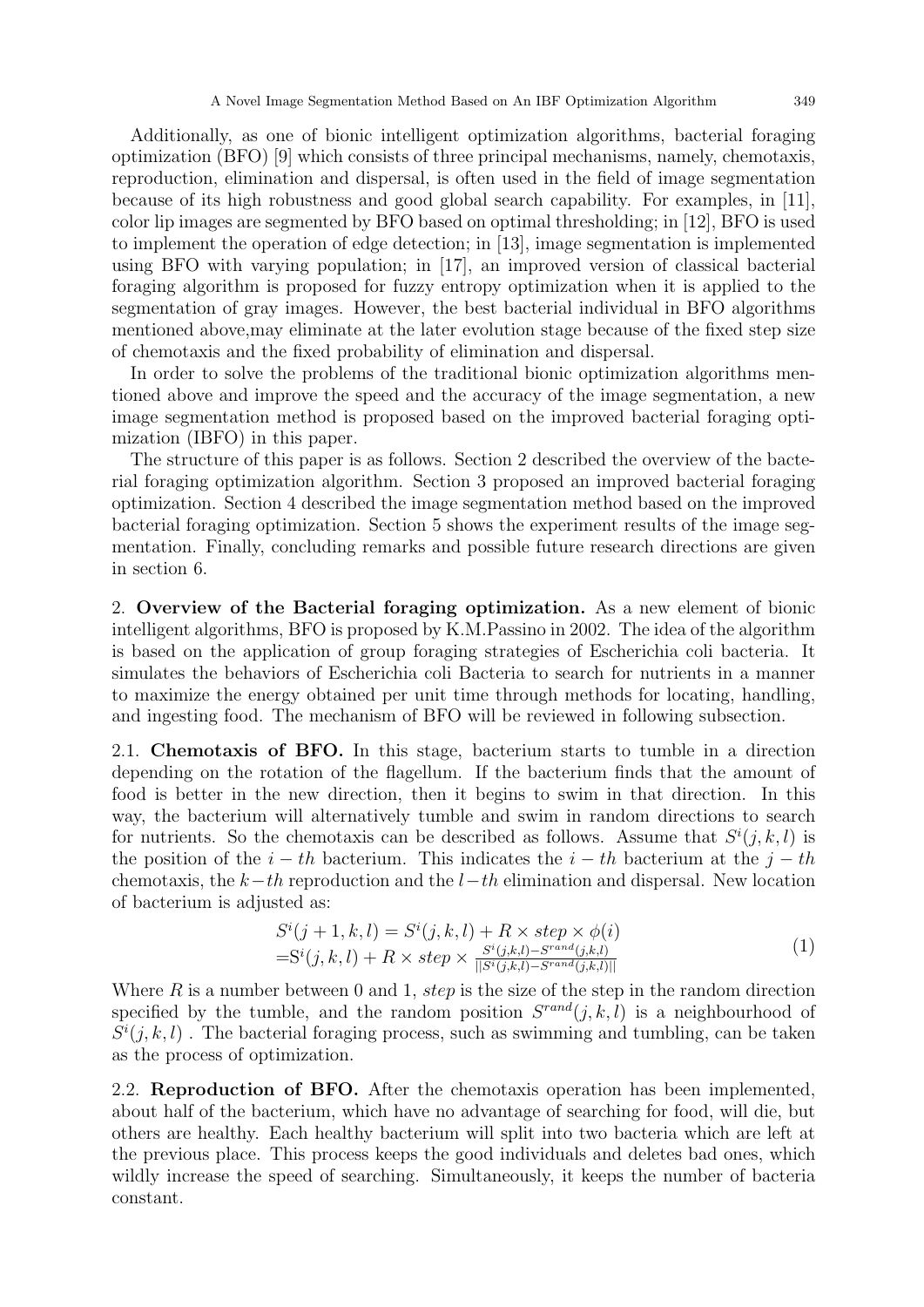2.3. Elimination and Dispersal of BFO. Bacteria will die or be dispersed because of food consumption or temperature. This may disturb the process of chemotaxis, but the dispersion of bacteria can place them in areas with sufficient nutrition. In this stage, bacteria are prevented from being trapped in the local optimum points. For each bacterium in the group, the possibility of elimination and dispersal is equal to  $p_{ed}$ . To keep the number of bacteria constant, in case a bacterium is eliminated, another bacterium will be placed randomly in the search space.

Bacteria never satisfy with the amount of food, so they are trying to swim from places with low nutrients to places with high nutrients. Therefore, the three parts of BFO: Chemotaxis, Reproduction, Elimination and Dispersal process are continuous and effective.

3. The Improved Bacterial foraging optimization. It is well known that BFO always use the fixed step size to perform the chemotaxis operation. This may waste time to search back and forth around the optimal location. So, the dynamic step size can be used for the chemotaxis. Simultaneously, the best individual may be lost because the elimination and dispersal operation is implemented for each bacterium using the fixed probability. Hence, the self-adaptive probability will be used for the operation of the elimination and dispersal.

3.1. Improvement of Chemotaxis. The step size of the chemotaxis has a great impact on the search ability of the traditional BFO. If the step size is large, the global search ability of BFO will be strong, but the search precision of BFO will be decreased. If the step size is small, the local optimization ability of BFO will be powerful, but the search efficiency of BFO is reduced. Therefore, in order to increase the performance of BFO, the dynamic step size is used for the chemotaxis as follows:

$$
step_c(i, j+1) = \begin{cases} step_{init}(i) & j = 0\\ wstep_c(i, j) & j > 0 \end{cases}
$$
\n(2)

Where the reduction coefficient  $\omega$  of the step size in the  $i - th$  step can be obtained according to equation  $\omega(t) = \frac{1}{t \cdot C_a + C_b}$   $t \ge 0$ ,  $step_c(i, j)$  is the step size of the  $j - th$ chemotaxis operation of the  $i-th$  bacterium,  $C_a$ ,  $C_b$  are random constants, and  $step_{init}(i)$ is the initial step size of the chemotaxis operation of the  $i - th$  bacterium.

3.2. Improved of the Elimination and Dispersal. The migration probability  $P_{ed}$  in the elimination-dispersal operation of BFO is used to control the elimination and migration of the bacteria, and to prevent BFO from falling into the local optimum. However, the migration probability  $P_{ed}$  in the traditional BFO is a constant. In this case, if the bacteria around the optimal solution perform the elimination-dispersal operation, the population may lose the individuals with high fitness. So the self-adaptive probability will be used for the elimination and dispersal operation of BFO. It can be represented as follows:

$$
P_{ed}^{i,j} = \begin{cases} \frac{J_c^{\max} - J_c^{i,j}}{J_c^{\max} - J_c^{\min}} \times P_{ed} & J_c^{i,j} \ge (J_c^{\max} + J_c^{\min})/2\\ P_{ed} & J_c^{i,j} < (J_c^{\max} + J_c^{\min})/2 \end{cases}
$$
(3)

Where  $P_{ed}^{i,j}$  is the migration probability of the bacterium i in process of the  $j-th$  elimination and dispersion operation,  $J_c^{i,j}$  is the fitness value of the bacterium i in the  $j-th$ elimination and dispersion,  $J_c^{\min}$  is the smallest fitness value of the individuals,  $J_c^{\max}$  is the largest fitness value of the individuals,  $P_{ed}$  is the initial probability.

4. Image segmentation based on IBFO. In this section,the principle and the detailed process of image segmentation are described in following subsection.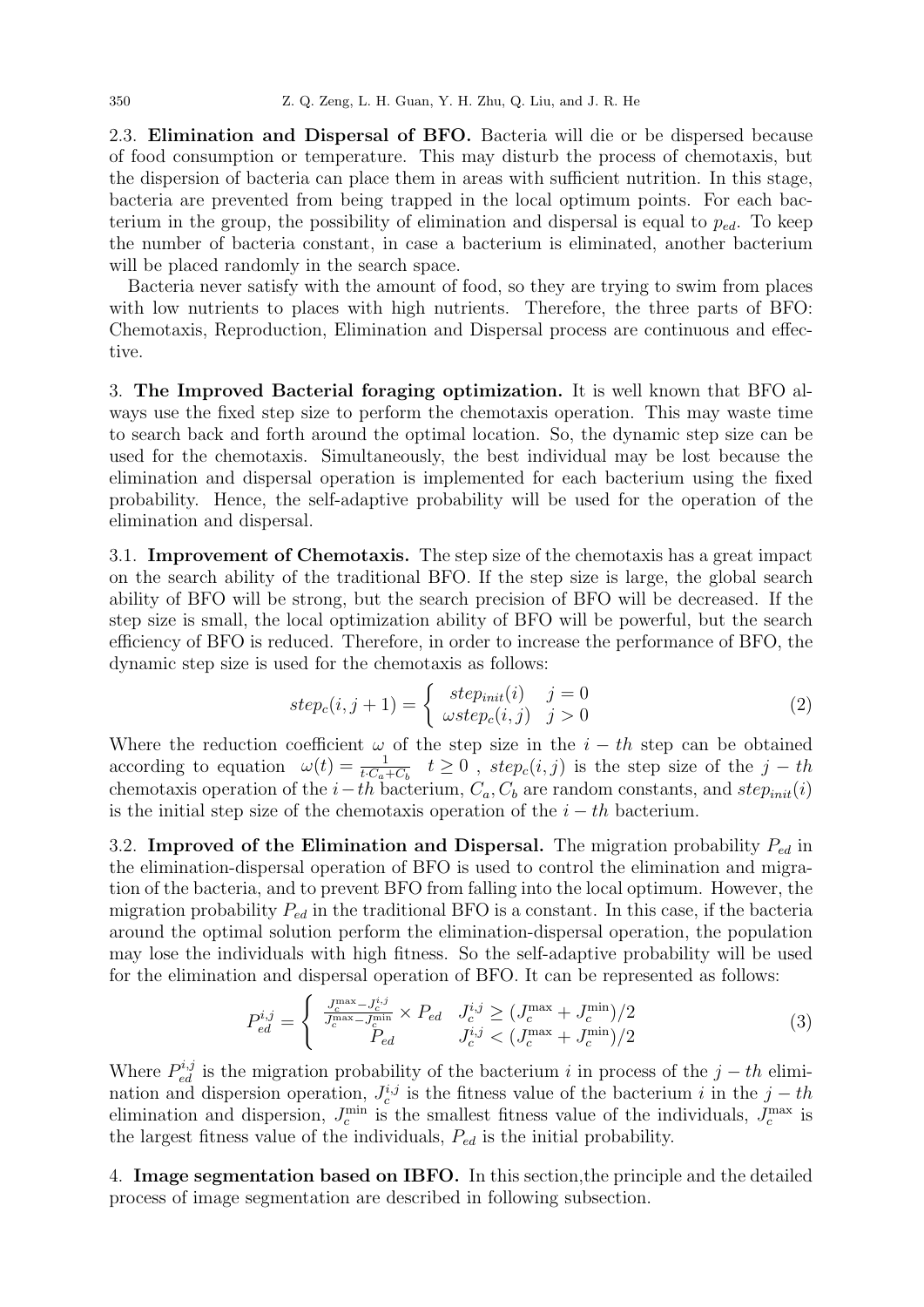4.1. The principle of image segmentation. After the histograms  $X = \{X_i, i =$  $1, 2, ..., L-1$  of the image  $f(x, y)$  are obtained, it can be used for the image segmentation. In order to segment  $f(x, y)$ , we will find an optimal partition  $C = \{C_1, C_2, ..., C_k\}$  which meets the conditions that  $C_1 \cup C_2 \cup ... \cup C_k = C$  and  $C_i \cap C_j = \phi$   $(i \neq j, 0 < i, j \leq k)$ , that is to say, the optimal partition C make  $J_C$  minimum.  $J_C$  is the sum of total within-class scatter and it can be computed according to the following equation.

$$
J_c = \sum_{j=1}^{k} \sum_{x_i \in C_j} ||X_i - C_j||^2
$$
\n(4)

Where  $||X_i - C_j||^2$  is the squared Euclidean distance between the feature vector  $X_i$  and the centroids of the cluster  $C_j$ .

4.2. Feature extraction of images. Before the operation of the image segmentation is implemented using the IBFO algorithm, the feature description of the original images will be obtained. In this paper, the histogram of the images can be used to distinguish between the background pixels and the foreground pixels. For continuous images, the histogram can be defined as:

$$
X(D) = \lim_{\Delta D \to 0} \frac{A(D) - A(D + \Delta D)}{D - (D + \Delta D)} = \lim_{\Delta D \to 0} \frac{A(D) - A(D + \Delta D)}{-\Delta D} = -\frac{d}{dD}A(D)
$$
(5)

, where  $A(D)$  is the area function: an area of the image is enclosed by the outlines whose gray level are D, and the area can be computed by the number of pixels with the gray level D. For discrete functions,  $\Delta D$  is fixed to 1, so the function can be rewritten as  $X(D) = A(D) - A(D+1)$  Where  $D = 0, 1, ..., L-1$  and L is the number of gray levels.

4.3. The specific steps of image segmentation based on IBFO. The specific steps of the image segmentation based on IBFO can be described as follows.

**Step 1** Input the image  $f(x, y)$  and obtain the histograms  $X = \{X_i, i = 1, 2, ..., L-1\}$  of  $f(x, y)$ . Set parameters of IBFO, such as  $PoSize$  (Population size),  $CenNum$  (the number of the clusters),  $N_c$  (Chemotaxis steps),  $N_s$  (Swim steps),  $N_{re}$  (Reproductive steps),  $N_{ed}$  (Elimination and dispersal steps),  $P_{ed}$  (Elimination Probability),  $S_r$  (Reproduction Probability). Initialize all the bacteria randomly: each bacterium  $B_i = \{l_i, f_i\}$  consists of two parts, namely, the location  $l_i = [C_1, C_2, ..., C_k]$  and the fitness value  $f_i$ 

**Step 2** Calculate the fitness value  $f_i$  of each bacterium according to the equation  $f_i = 1/J_C$ , and record the best bacterium.

Step 3 The bacteria implement the operation of chemotaxis.

Step 4 Determine whether the number of bacterial chemotaxis operation is greater than  $N_c$ . If the answer is yes, go to step 5, otherwise, return to step 3.

**Step 6** Calculate the fitness value  $f_i$  of each bacterium in the population again. Then the bacteria will be sorted by their fitness values in descending order.

Step 7 The bacteria implement the operation of reproduction. Determine whether the number of reproduction operation is greater than  $N_{re}$ . If the answer is yes, go to step 7, otherwise, return to step 3.

Step 8 The bacteria implement the operation of elimination and dispersion. Determine whether the number of elimination-dispersal operation is greater than  $N_{ed}$ . If the answer is no, return to step 3, otherwise, output the results of the image segmentation.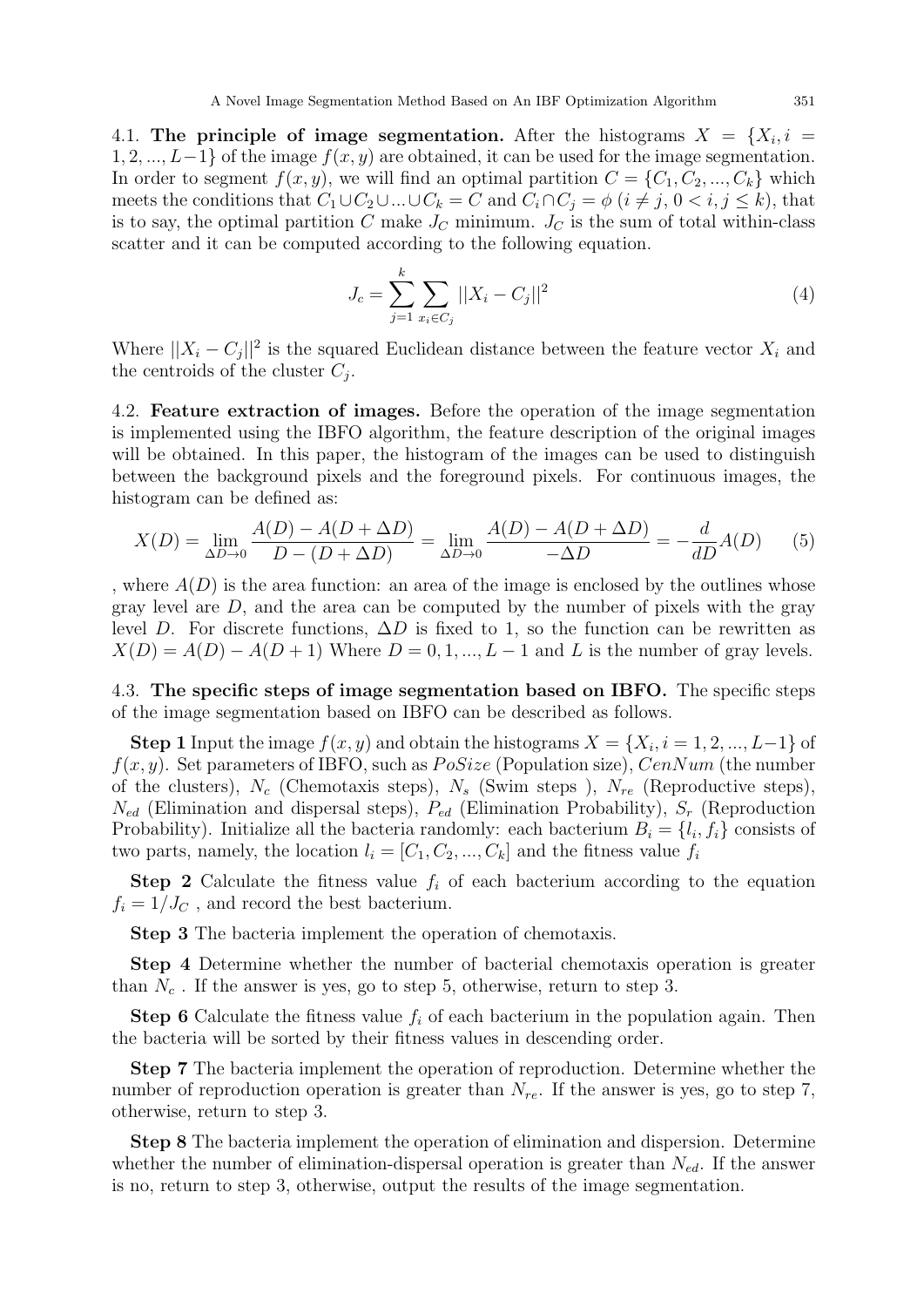5. Experimental Results and Analysis. In experiments, a computer is used. The memory of the computer is 2.0 GB, the processors is  $IntelCore^{TM}2DuoE7500@2.93GHZ$ , the operating system is Windows 7, and the simulation software of the experiments is maltabR2012a. The images used in the experiment are selected from Berkeley image database (http://www.eecs.berkeley.edu/Research/Projects/CS/vision/bsds/) to evaluate the performance of the image segmentation method proposed in this paper.

5.1. Parameter Settings of different algorithms. In order to verify the validity of the image segmentation method based on IBFO, different algorithms, such as ACO, PSO, CSO, BFO, are used to segment images under the same experiment conditions. The parameters of those algorithms are set as Table 1. Where  $iterNum$  is the number of iterations of algorithms, Step is the step size of the chemotaxis operation, SMP represents the memory pool, SRD is seeking range of the selected dimension. CDC represents counts of dimension to change,  $MR$  is a mixture ration,  $R1$ ,  $R2$  are the random data between 0 and 1, C is the acceleration coefficient.  $w_{\text{max}}$  represents the maximum speed of particles;  $w_{\text{min}}$  represents the minimum speed of particles; C1, C2 are the learning factor, rho represents pheromones residual coefficients, and q represents the pheromone intensity.

| Algorithms |        |                     |                | Parameters                  |                  |              |                |          |                |
|------------|--------|---------------------|----------------|-----------------------------|------------------|--------------|----------------|----------|----------------|
| IBFO       |        | PoSize CenNum $N_c$ |                | $\rm N_s$                   | $N_{\rm re}$     | $N_{\rm ed}$ | $C_{\rm a}$    | $S_r$    | $C_{\rm b}$    |
|            | 10     | 3                   | 10             |                             |                  |              | $\overline{2}$ | 0.5      |                |
| <b>BFO</b> | PoSize | CenNum $N_c$        |                | $N_{\rm s}$                 | $N_{\rm re}$     | $N_{\rm ed}$ | $P_{ed}$       | $S_r$    | step           |
|            | 10     | 3                   | 10             |                             |                  |              | 0.25           | 0.5      | $\overline{2}$ |
| CSO        | PoSize |                     | CenNum iterNum | <b>SMP</b>                  | <b>SRD</b>       | CDC          | MR             | R1       | $\mathcal C$   |
|            | 10     | 3                   | 10             | 5                           | 0.5              |              | 0.5            | [0]      | 2              |
| <b>PSO</b> | PoSize |                     | CenNum iterNum | $W_{\text{max}}$            | $W_{\text{min}}$ | C1           | C <sub>2</sub> | R1       | R <sub>2</sub> |
|            | 10     | 3                   | 10             | $\mathcal{D}_{\mathcal{L}}$ |                  | 2            | 2              | $[0\;1]$ | $[0\;1]$       |
| ACO        | PoSize |                     | CenNum iterNum | rho.                        | q                |              |                |          |                |
|            | 10     | 3                   | 10             | 0.1                         | 0.5              |              |                |          |                |

Table 1. Parameters of different algorithms

5.2. The global search ability of IBFO. In this section, the Griewank function and the Schaffer function are used to test the global search ability of IBFO firstly. The Griewank function is defined as follows.

$$
\min f(x_i) = \sum_{i=1}^{N} \frac{x_i^2}{4000} - \prod_{i=1}^{N} \cos(\frac{x_i}{\sqrt{i}}) + 1
$$
\n(6)

where  $x_i \in [-600, 600]$ . The function has many local minimum points and the number of the points is related to the dimension of the problem which will be deal with. This function is a typical nonlinear multi-modal function, which has a wide range of search space, and is generally considered to be a complex multi-modal problem which is difficult to deal with for optimization algorithms. When  $(x_1, x_2, ..., x_n) = (0, 0, ..., 0)$ , the global minimum value 0 of the function can be obtained. To test the performance of IBFO, different optimization algorithms, which are mentioned in subsection 5.1, are used to get the solution of equation  $Y = \frac{1}{\min f(x_i)+1}$ , and the results are shown in figure 1. the Schaffer function is defined as

$$
\min f(x_1, x_2) = 0.5 + \frac{\left(\sin\sqrt{x_1^2 + x_2^2}\right)^2 - 0.5}{\left(1 + 0.001\left(x_1^2 + x_2^2\right)\right)^2} \tag{7}
$$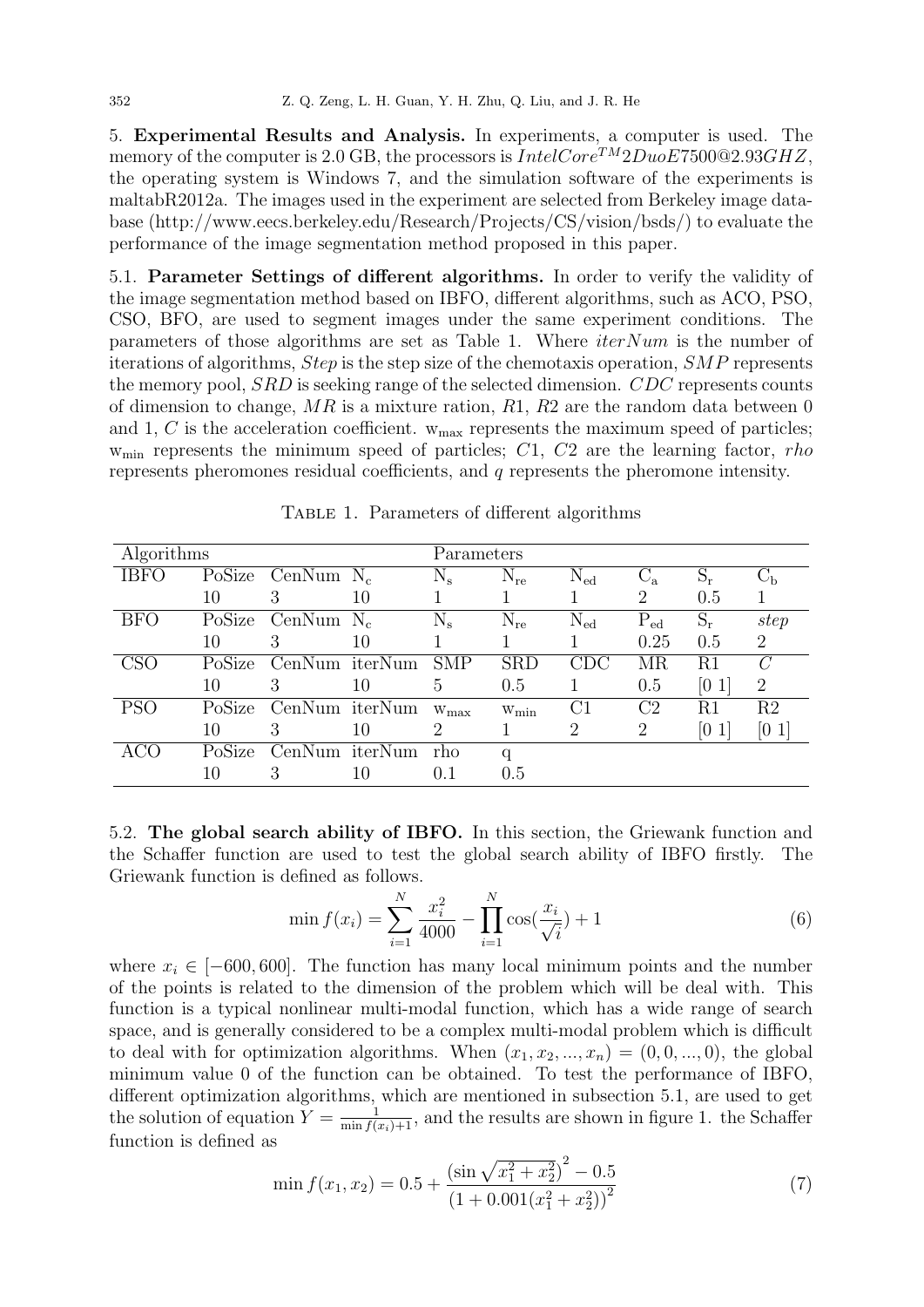where  $-10.0 \le x_1, x_2 \le 10.0$ . Schaffer function has many local minimum points and it is difficult for optimization algorithms to get the global optimal point  $(0, 0)$  due to the strong oscillation nature of the function. Different optimization algorithms are used to get the solution of equation  $Y = \frac{1}{\min f(x_1, x_2)+1}$ , and the results are shown in figure 2.





FIGURE 2. Value of Y based on Schaffer function

From figure 1 and figure 2, we can know that IBFO can get the global optimal point faster than other algorithms ( such as BFO, CSO, in figure 1 ), and some optimization algorithms (such as PSO, CSO, in figure 2) never get the global optimal point.

5.3. The performance analysis of the segmented images. The evaluation indicators, such as the regional gray-level contrast, the regional heterogeneity and the time consumption, are used to analyze the performance of the new image segmentation method proposed in this paper.

5.3.1. Regional gray level of the segmented images. The regional gray-level contrast (RGLC) of the segmented images is computed to evaluate the quality of these images [10]. RGLC is defined as follows:

$$
RGLC = \sum_{i=1}^{k} \sum_{j=i+1}^{k} \frac{|f_i - f_j|}{f_i + f_j}
$$
\n(8)

Where k is the number of clusters,  $f_i$ ,  $f_j$ , are the average grey values of cluster i and cluster j respectively. It is well know that the  $RGLC$  is more bigger, the quality of the segmented image is more higher. In order to test the quality of the images segmented based on different optimization algorithms mentioned in subsection 5.1, the Mean values of RGLC are computed under different sample sizes. From the results shown as table 2, we can know that the quality of the images segmented using IBFO is best.

TABLE 2. The mean values of RGLC based on different algorithms

| Sample sizes | 'BFO   | BFO    | $\overline{S}$           | PSC    |        |
|--------------|--------|--------|--------------------------|--------|--------|
| 30           | 1.0853 | 1.0762 | $\scriptstyle\ldots0387$ | 1.0486 | 0.2376 |
| 60           | .0891  | l.0780 | .0319                    | 1.0363 | 0.2426 |
| $100\,$      | 0871   | .0793  | .0291                    | L.0309 | 0.2424 |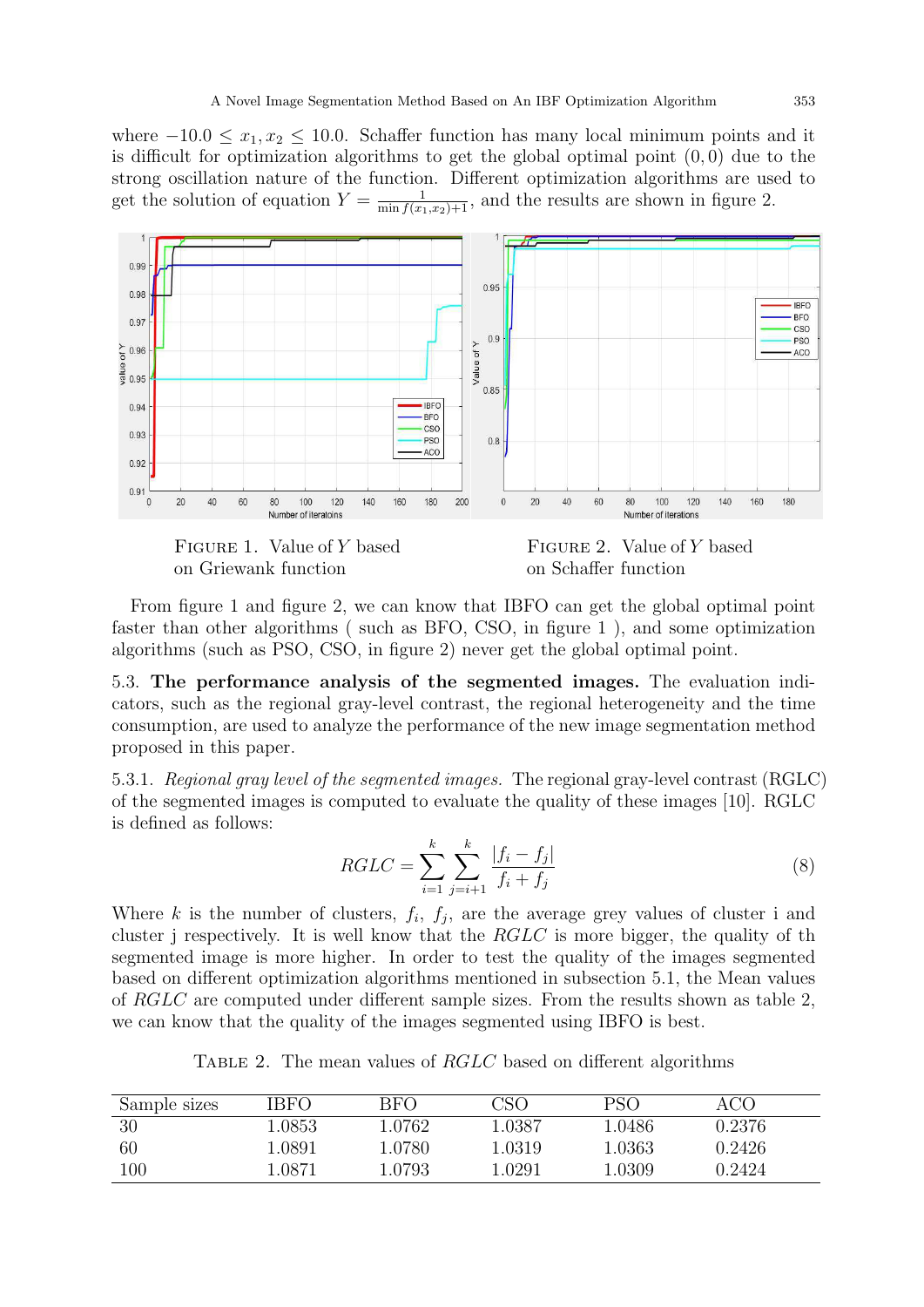5.3.2. The regional heterogeneity of the segmented images. Known from above section, the goal of image segmentation is to find an optimal partition  $C = \{C_1, C_2, ..., C_k\}$  for image  $f(x, y)$ . Simultaneously, we can know that the gray level distribution in the region  $C_i(i = 1, 2, ..., k)$  is relatively uniform because of the homogeneity of the pixels in it. And good segmentation algorithms will make the region  $C_i(i = 1, 2, ..., k)$  the best uniformity respectively. Therefore, the regional heterogeneity of the segmented images can be used to assess the quality of image segmentation. The regional heterogeneity can be defined as follows.

$$
NU = \frac{\sum_{i=1}^{k} p_i \sigma_i^2}{\sigma^2}
$$
\n(9)

where  $p_i = \frac{A_i}{A}$  $\frac{A_i}{A}$  is the proportion of the region  $C_i(i = 1, 2, ..., k)$  to image  $f(x, y)$ ,  $A_i$  is the area of  $C_i$  and A is the total area of image  $f(x, y)$ . In order to test the quality of the images segmented based on different optimization algorithms mentioned in subsection 5.1, the Mean values of NU are computed under different sample sizes. From the results shown as table 3, we also can know that the quality of the images segmented using IBFO is best.

TABLE 3. The mean values of  $NU$  based on different algorithms

| Sample sizes | 'BFO   | BFO          | CSO    | PSO    | ACO    |
|--------------|--------|--------------|--------|--------|--------|
| 30           | 0.1744 | 0.1769       | 0.3399 | 0.1810 | 0.9481 |
| 60           | 0.1622 | $\,0.1629\,$ | 0.3070 | 0.1665 | 0.9414 |
| $100\,$      | 0.1784 | მ. 1817      | 0.3282 | 0.1821 | 0.9448 |

5.3.3. Time-consumption of IBFO. Under the case that the segmentation results of different algorithms, which are mentioned in subsection 5.1, are almost the same, the average time-consumption of different optimization algorithms are computed using different sample sizes to prove the speed of the images segmented based on IBFO is faster than that based on other optimization algorithms. From table 4, we can know that the timeconsumption of image segmentation based on IBFO is shorter than that based on other algorithms, such as ACO, PSO, CSO, and BFO.

Table 4. The average time-consumption of differant optimization algorithms

| Sample sizes | 'BFO         | BFO    | 7SC    | PSC   |        |
|--------------|--------------|--------|--------|-------|--------|
| 30           | 0.1366       | .2022  | 1.3477 | .0886 | 8.3514 |
| 60           | $\,0.1365\,$ | 1.2023 | 1.3504 | .0894 | 8.3551 |
| 100          | 0.1367       | 1.2023 | 1.3518 | .0898 | 8.3538 |

5.3.4. Part of Results of the Image segmentation. Images are segmented based on different algorithms, and part of the results are shown as figure 4. Known from figure 4, the effect of the image segmentation based on IBFO is best.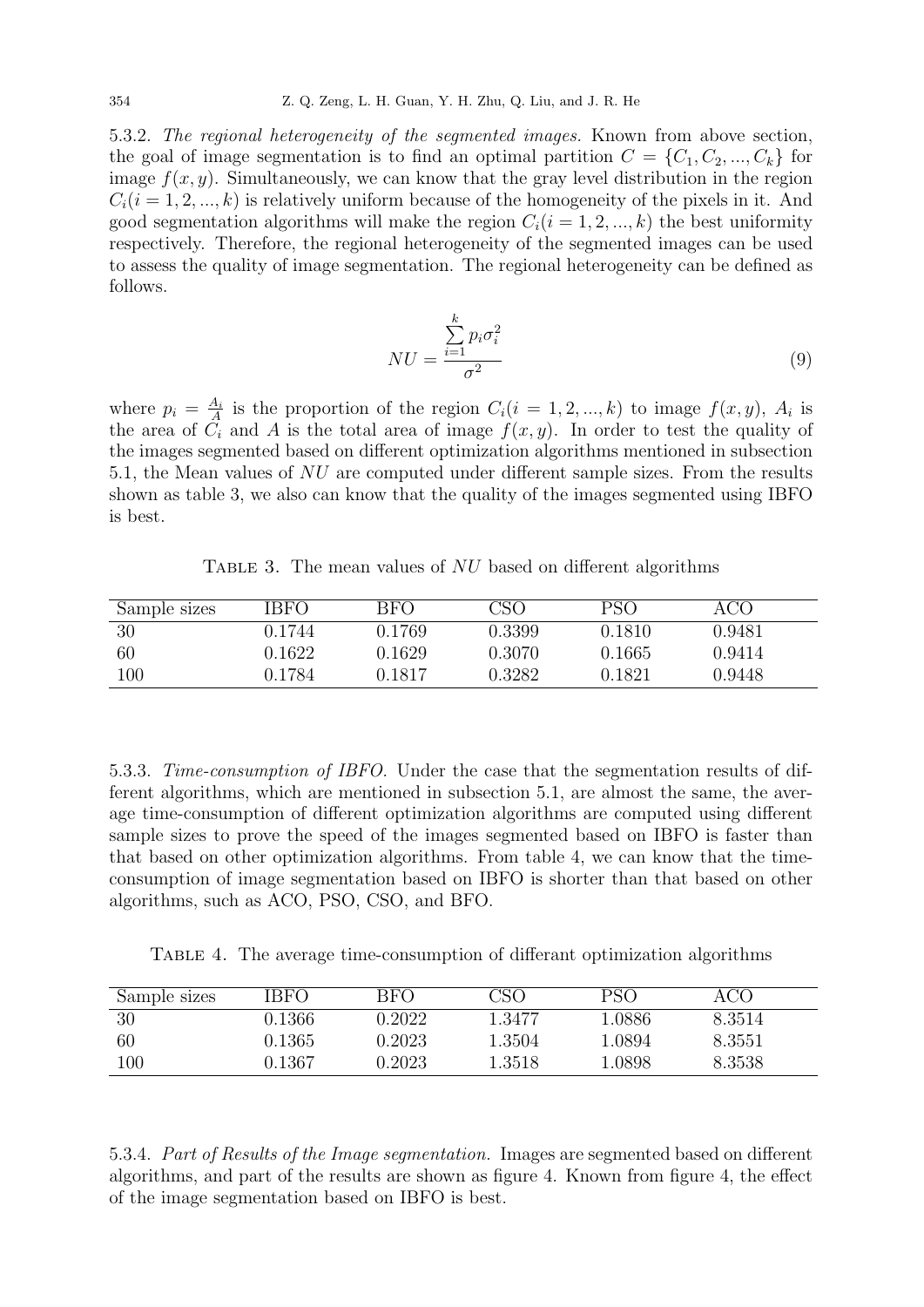

Figure 3. Part of the segmentation results based on different algorithms

6. Conclusions. When some traditional bionic optimization algorithms are used for image segmentation, we find that the search speeds of these algorithms are slow and the local searching abilities of these algorithms need be improved. Simultaneously,the accuracy of image segmentation based on these traditional bionic optimization algorithms need be enhanced. In order to solve the problems of these optimization algorithms, an improved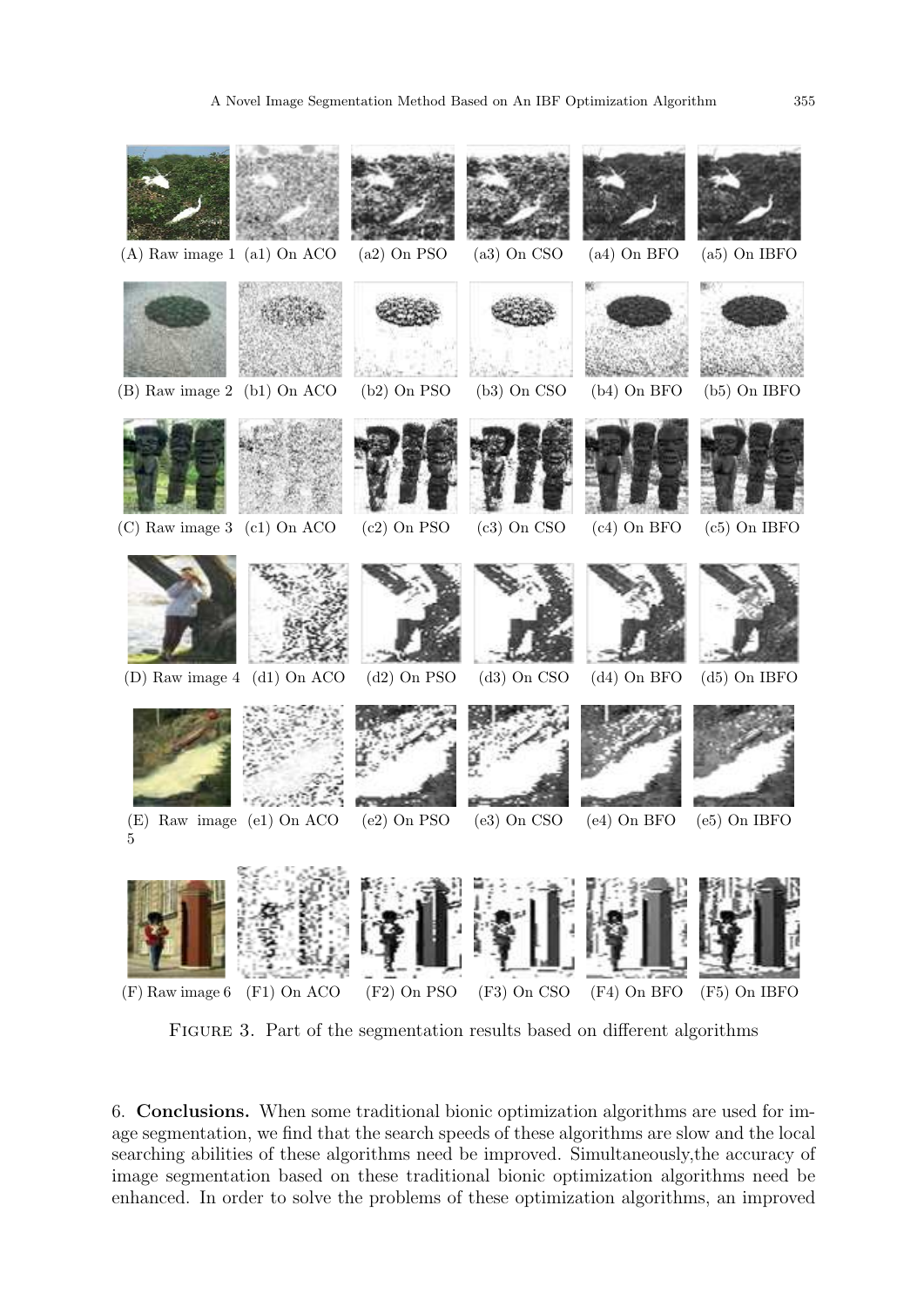bacterial foraging optimization algorithm (IBFO) is proposed in this paper, and it is applied to image segmentation. The results of image segmentation show that the quality of the image segmentation based on IBFO is superior to the ones that based on others tradition bionic optimization algorithms, such as PSO, ASO, CSO. Simultaneously, we can know from experiments that the speed of image segmentation based on IBFO is faster than that based on any other algorithms. In the future, we will try our best to apply IBFO to the field of high-dimensional data processing.

Acknowledgment. This work is partially supported by the national natural science foundation of China ( Grant No. 61170102, 61271140, 61300238 ), the scientific research fund of Hunan provincial education department, china ( Grant No.15A049 ), the education department fund of Hunan province in china ( Research on analysis and modeling of high dimensional data and its application in video image processing(2016)-503-630 and Grant No.15C0402, 15C0395, 13C036 ), the science and technology planning project of Hunan province in China ( Grant No. 2015GK3024 ) and the project of 701697-CAR-MSCA-IFEF-ST. The authors also gratefully acknowledge the helpful comments and suggestions of the reviewers, which have improved the presentation.

## **REFERENCES**

- [1] R. M. Haralick , L. G. Shapiro, Image Segmentation Techniques, [J]. Cvgip, vol. 29, no. 85, pp. 100–132, 2015.
- [2] K. Tang, X. Yuan, T. Sun, et al, An improved scheme for minimum cross entropy threshold selection based on genetic algorithm, [J]. Knowledge-Based Systems, vol. 24, no. 8, pp. 1131-1138, 2011.
- [3] J. Yan, Remote sensing image segmentation based on ant colony optimized fuzzy C-means clustering, [J]. Journal of Chemical and Pharmaceutical Research, vol. 6, no. 6, pp. 2675-2679, 2014.
- [4] D. Feng, W. Shi, L. Chen, et al., Infrared image segmentation with 2-D maximum entropy method based on particle swarm optimization (PSO), [J]. Pattern Recognition Letters, vol. 26, no. 5, pp. 597C603.
- [5] Z. Q. Zeng Zhigao,et al., Objects Extraction and Classification Based on an Improved Cat Swarm Optimization Algorithm,[J]. Journal of Information and Computational Science, vol. 12, no.13, pp. 5053-5061, 2015.
- [6] V. Maniezzo , L. M. Gambardella, Luigi F D. Ant Colony Optimization, [J]. Alphascript Publishing, vol. 28, no. 3, pp. 1155-1173, 2010.
- [7] M. Taherdangkoo M, et al. An Effective Method for Segmentation of MR Brain Images Using the Ant Colony Optimization Algorithm, [J]. Journal of Digital Imaging, vol. 26, no.6, pp. 1116-1123, 2013.
- [8] F. Mohsenl, M. Hadhoud, K. Mostafa, et al. A New Image Segmentation Method Based on Particle Swarm Optimization, [J]. International Arab Journal of Information Technology, vol. 9, no. 5, pp. 487-493, 2012.
- [9] Biswas A, Das S, et al. Stability analysis of the reproduction operator in bacterial foraging optimization, [J]. Theoretical Computer Science, vol. 411, no.21, pp. 2127C2139, 2010.
- [10] H. Zhang, J. Fritts, Goldman S A. Image segmentation evaluation: A survey of unsupervised methods, [J]. Computer Vision and Image Understanding, vol. 110, no. 2, pp. 260C280, 2008.
- [11] M. A. Bakhshali, M. Shamsi, Segmentation of color lip images by optimal thresholding using bacterial foraging optimization (BFO), [J]. Journal of Computational Science, vol. 5, no. 2, pp. 251C257, 2013.
- [12] S. Kiranjeet Kaur1, An Efficient Edge Detection Approach based on Bacterial Foraging Optimization, [J]. International Journal of Computer Trends and Technology, vol. 4, no.8. 2013.
- [13] Sanyal N, Amitava Chatterjee, Sugata Munshi. Bacterial foraging optimization algorithm with varying population for entropy maximization based image segmentation,  $|C|/|$  International Conference on Control, Instrumentation, Energy and Communication. IEEE, pp.641-645, 2014.
- [14] Jian Li, Xiaolong Li, Bin Yang, and Xingming Sun, Segmentation-based Image Copy-move Forgery Detection Scheme, IEEE Transactions on Information Forensics and Security, vol. 10, no. 3, pp. 507-518, Mar. 2015.